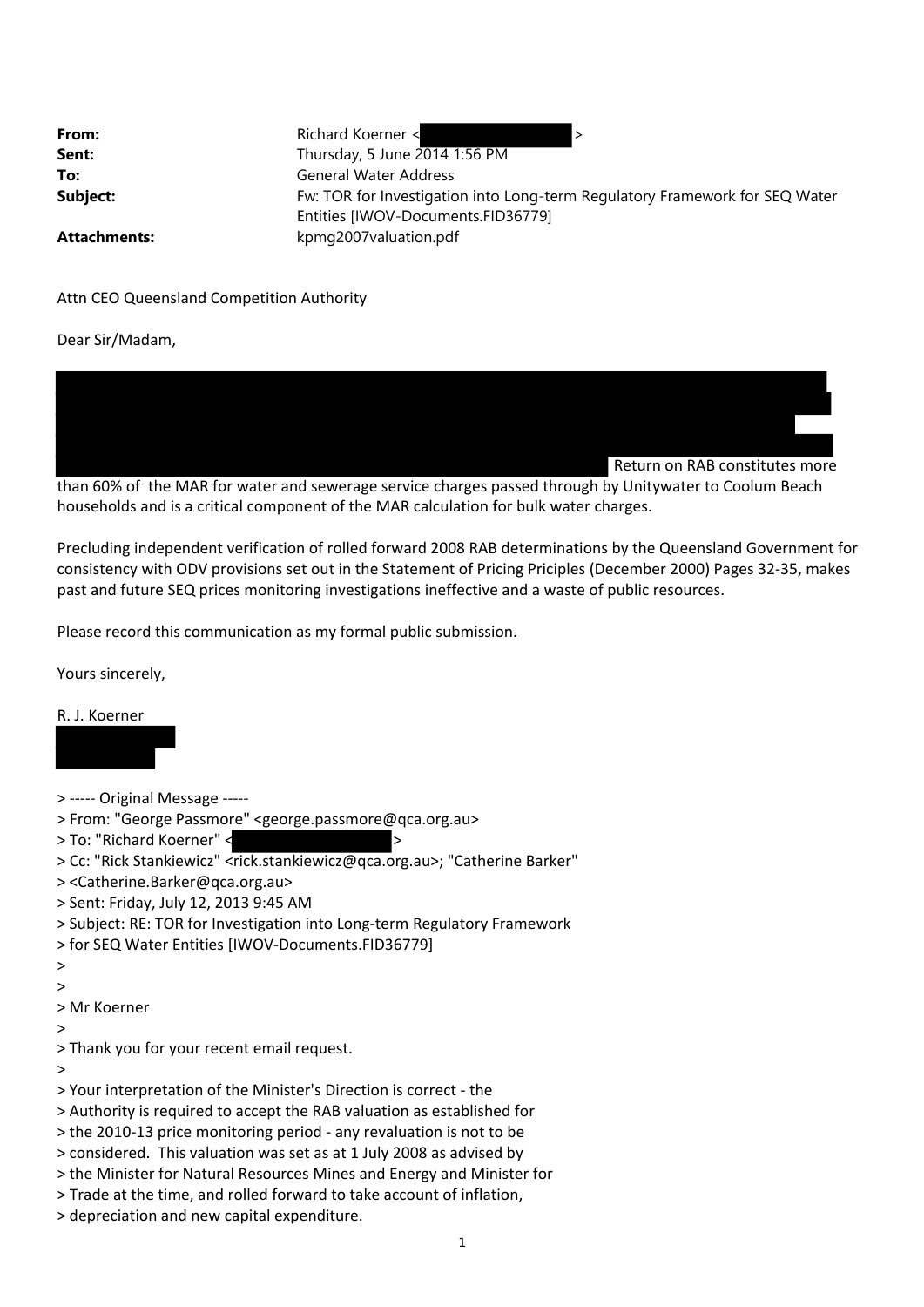> > The Authority's 2000 Statement of Pricing Principles will remain as a > broad set of guidelines. The long‐term framework and pricing > principles are intended to apply to SEQ distribution/retail activities. > > The NWI Pricing Principles allow for a range of asset valuation > options for existing (legacy) assets, including deprival value or > 'another recognised valuation method'. The NWI therefore can be > interpreted very broadly. > > > Regards > George > > George Passmore > Team Leader Water > > -----Original Message-----> From: Richard Koerner [mailto: > Sent: Thursday, 4 July 2013 8:51 AM > To: Water (External) > Subject: TOR for Investigation into Long‐term Regulatory Framework for > SEQ Water Entities > > This email contains an attachment that may be work related and must be > filed into the DMS. If you need assistance with this please contact > the Executive Officer at xo@qca.org.au. > > > Attn. Mr. George Passmore  $\ddot{\phantom{1}}$ > Dear Mr. Passmore, > > I will be happy to participate by providing relevant MWSAB reports and > supporting correspondence relating to Ombudsman and CMC monopoly > pricing abuse complaints by the Coolum Beach stakeholders. > > The Authority's terms of reference (TOR) appears to preclude > independent examination of the KPMG opinion (attached) to determine > fair market value of regulatory assets for 2010 ‐13. Is this a correct > interpretation of the TOR? > > Does this also imply that the Authority's "Statement of Regulatory > Pricing Principles for the Water Sector" (December 2000) and NWI > Pricing Principle agreements under the COAG water reforms will no > longer apply for commercial business entities in SEQ such as > Unitywater that are also natural monopoly service providers? > > Kind regards, > > Richard Koerner > > Cc: kpmg‐valuation‐of‐seq‐councils.pdf > > >

2